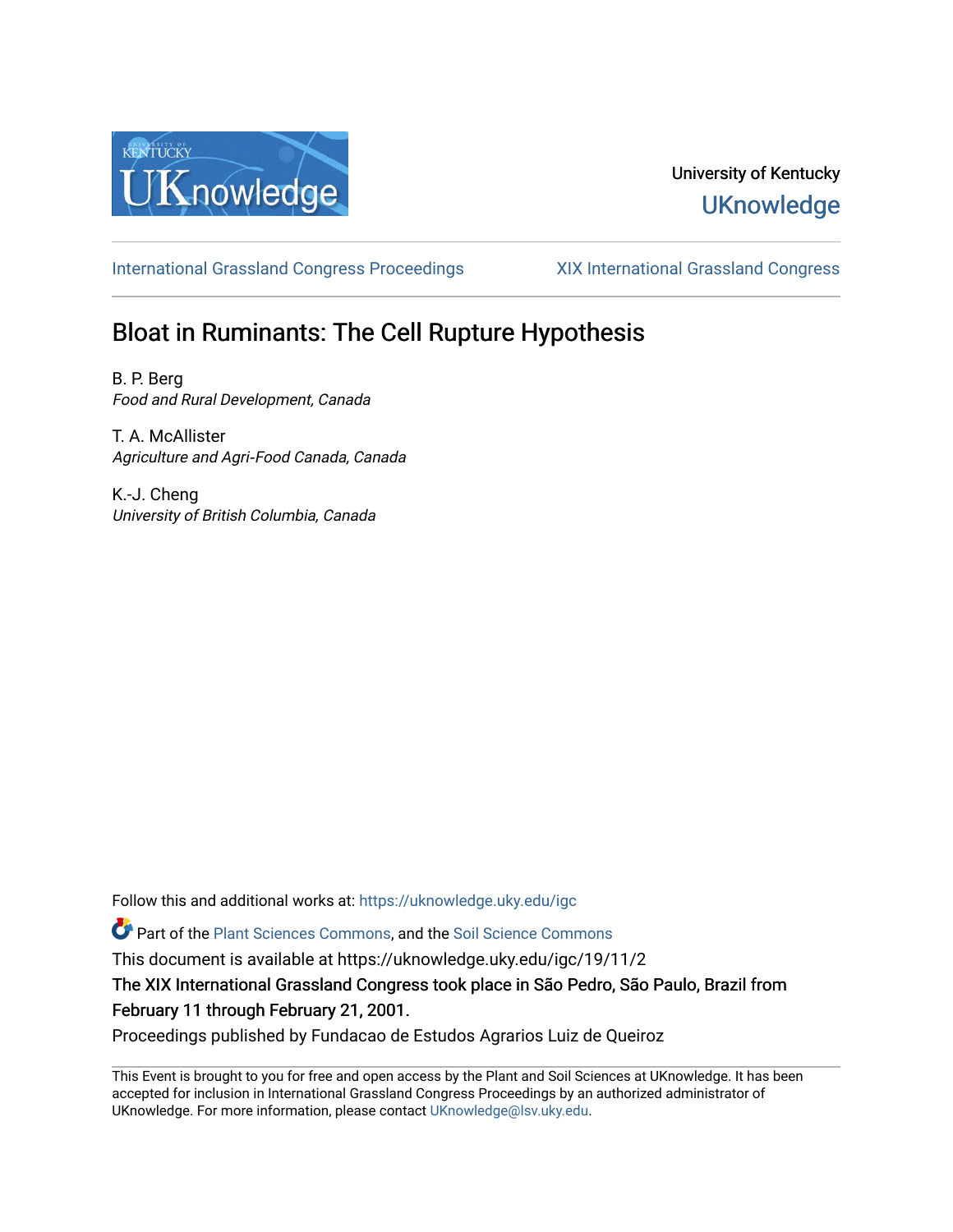### **BLOAT IN RUMINANTS: THE CELL RUPTURE HYPOTHESIS**

B. P. Berg<sup>1</sup>, T. A. McAllister<sup>2</sup> and K.-J. Cheng<sup>3</sup>

<sup>1</sup>Department of Agriculture, Food and Rural Development, Lethbridge, Alberta, Canada T1J 4V6

<sup>2</sup> Agriculture and Agri-Food Canada, Research Center, Lethbridge, Alberta, Canada T1J 4B1

<sup>3</sup>Department of Animal Science, University of British Columbia, Vancouver, British Columbia,

Canada V6T 1Z4

#### **Abstract**

An alfalfa (*Medicago sativa* L.) cultivar with a low initial rate of digestion (LIRD), AC Grazeland B , was developed to test the hypothesis that the rate of cell rupture was a cause of frothy bloat in cattle or sheep. The amount of cell wall increases and digestibility declines as plants mature. Thus the cell rupture theory also predicts that the bloat potential of alfalfa is related to maturity. This study compared the digestibility of cell walls (NDF) in LIRD cultivars with that of a standard, Beaver, in relation to maturity and bloat incidence. Fresh alfalfa was fed to wethers during two experiments. NDF was greater (P#.05) in Beaver (43.9%) than the less mature LIRD cultivar (41.1%) during Experiment 1. The digestibility of NDF was greater (P#.05) in the LIRD cultivar (48.4%; Beaver = 44.5%) during Experiment 2, when both cultivars were in vegetative stages of development but NDF digestibility was lower (P#.05) when the cultivars had matured to the bud stage (LIRD=37.1%; Beaver=48.4%). Bloat incidence did not differ between cultivars at the same stage of development. The number of bloats declined as the alfalfa matured, an effect which was attributed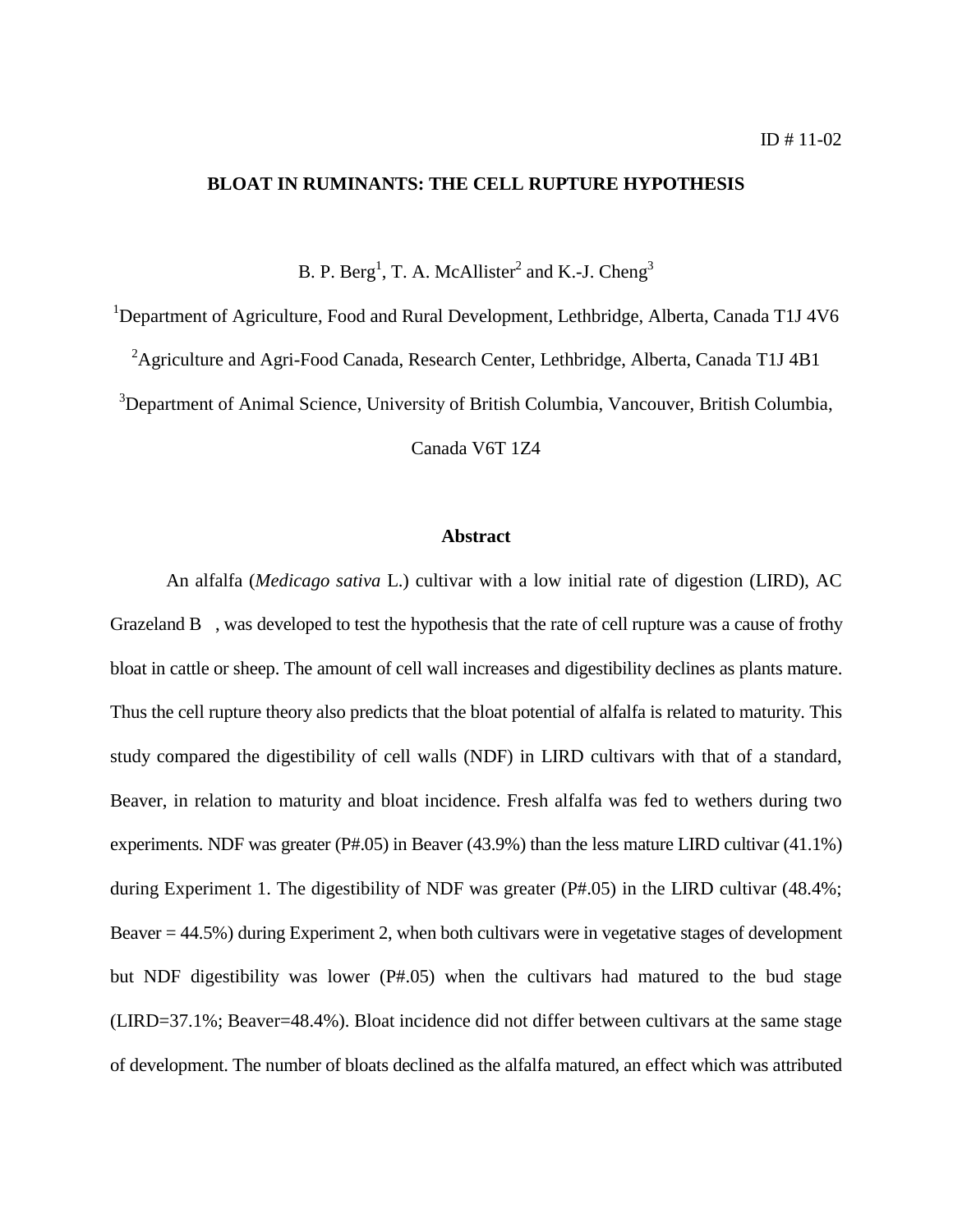to the barrier to microbial invasion created by increasing amounts of cell wall and reduced cell wall digestibility. The cell rupture hypothesis of frothy bloat was supported by these results demonstrating that alfalfa maturity plays a key role in bloat etiology.

**Keywords**: Bloat, alfalfa, lucerne, ruminant, cattle, sheep, cell wall, digestibility

#### **Introduction**

The cell rupture theory considers the development of bloat in ruminants to be a consequence of the rate of lysis of plant cell walls. Proposed by Howarth et al. (1982), the hypothesis was an advanced theory of forage digestion in the ruminant forestomach. Underlying the theory was the supposition that the surface area and thickness of the plant cell wall limited the initial rate of digestion.

The cell rupture theory implies that equivalent rates of cell lysis will generate similar limits to digestibility and equivalent bloat potentials in the ruminant. As the cell walls are broken apart in the rumen, many forages create a froth of cell constituents, a result of the mixing of gas and fluid during digestion. If the rate of cell lysis is limited then the volume, stability and rate of foam formation will also be constrained, limiting the bloating potential of these forages.

Cell wall thickness, digestibility and therefore cell lysis, are well correlated with age and stage of development in alfalfa (Buxton and Casler 1993). Thus as a corollary, the cell rupture theory predicts that bloat incidence will be a function of alfalfa maturity. A breeding program, undertaken by Agriculture and Agri-Food Canada, has produced AC Grazeland  $B^r$ , a cultivar with a thicker cell wall and a low initial rate of ruminal disappearance (LIRD) (Goplen et al. 1993). The objective of this study was to evaluate maturity, amount and digestibility of cell wall and bloat incidence in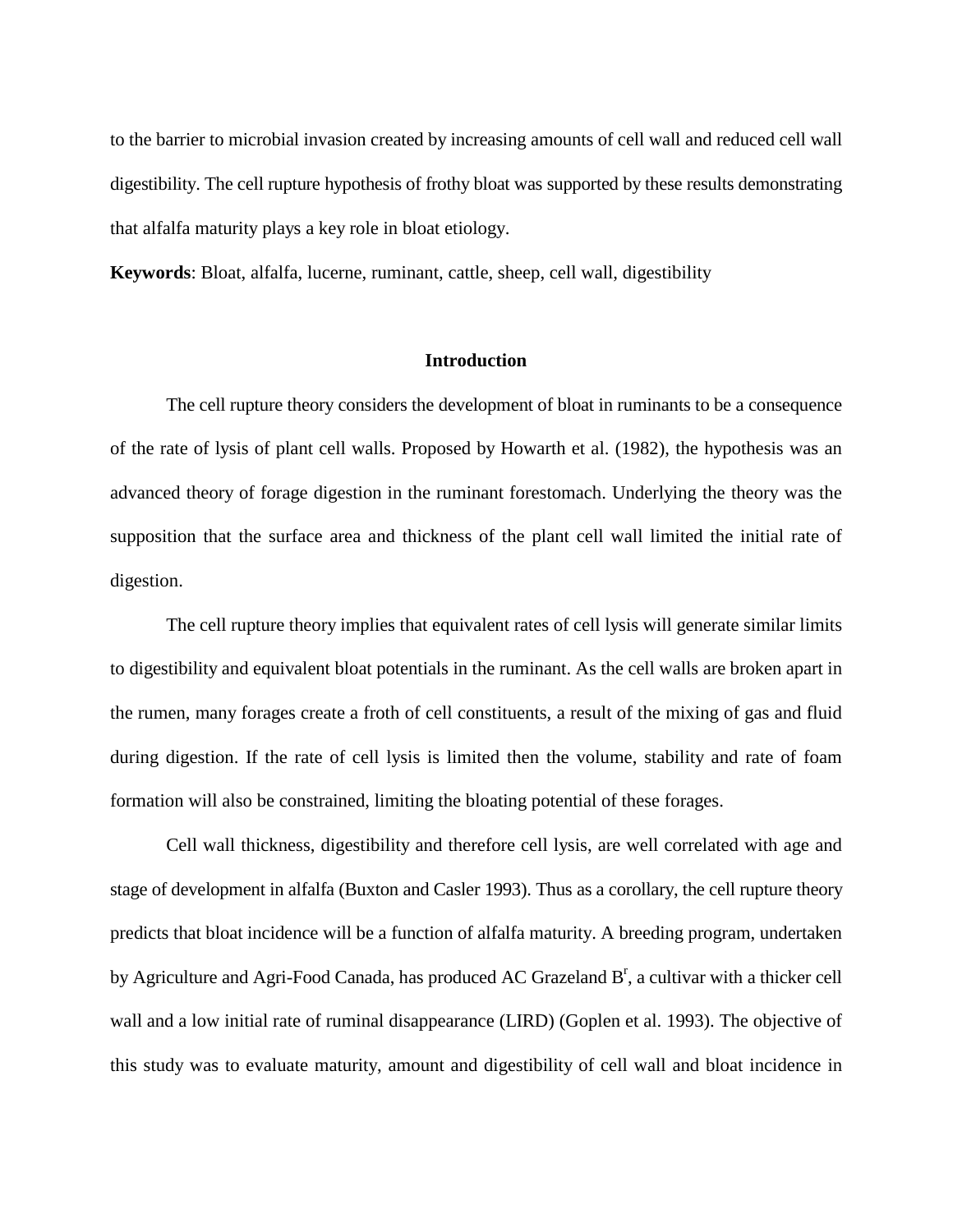wethers fed diets of fresh cut AC Grazeland, LIRD-3, a progenitor of AC Grazeland, or Beaver alfalfa, a parental standard.

#### **Material and Methods**

All trials were conducted at the Agriculture and Agri-Food Canada Research Center near Lethbridge, AB, Canada (49°42' N; 110°47' W). Alfalfa plots were seeded at a rate of 11.25 kg/ha, fertilized with 225 kg/ha of 12-51-0 (N-P-K) and sprinkler irrigated as required.

Two feeding experiments were conducted. Twelve Suffolk wethers (wt 81.6 ∀9 kg) were blocked by weight and randomly assigned to feedings of either LIRD-3 or Beaver alfalfa during Experiment 1. Eight Romanov x Suffolk wethers (wt 48.6  $\forall$ 2 kg) received feedings of either AC Grazeland or Beaver alfalfa during Experiment 2. All animals were ruminally cannulated and handled according to the guidelines of the Canadian Council for Animal Care (CCAC 1993). Fresh feed was harvested daily before 0700 am, and all animals received a daily dry matter allowance equivalent to 1.7% of their individual body weight by 0900 am. Wethers were carefully monitored for signs of distension and distress. Ruminal tympanites were diagnosed and bloat was confirmed by palpating the left flank (Garry 1990). Distensions resulting from bloat were relieved by removing the cannula plug. Bloat incidence was recorded as the number of distensions in 24 h since the previous feeding.

After a 10 d adaptation period, samples of feed and feces were collected daily from each wether for the remainder of each experiment. These samples were dried, ground and analyzed for dry matter and neutral detergent fibre (NDF) (Van Soest and Robertson 1980). Each experiment was divided into two or more feeding periods based on the maturity of the LIRD cultivar. In Experiment 1 there were two feeding periods and in Experiment 2, four feeding periods. A standard maturity score was calculated by using the equations of Kalu and Fick (1983) that relate NDF to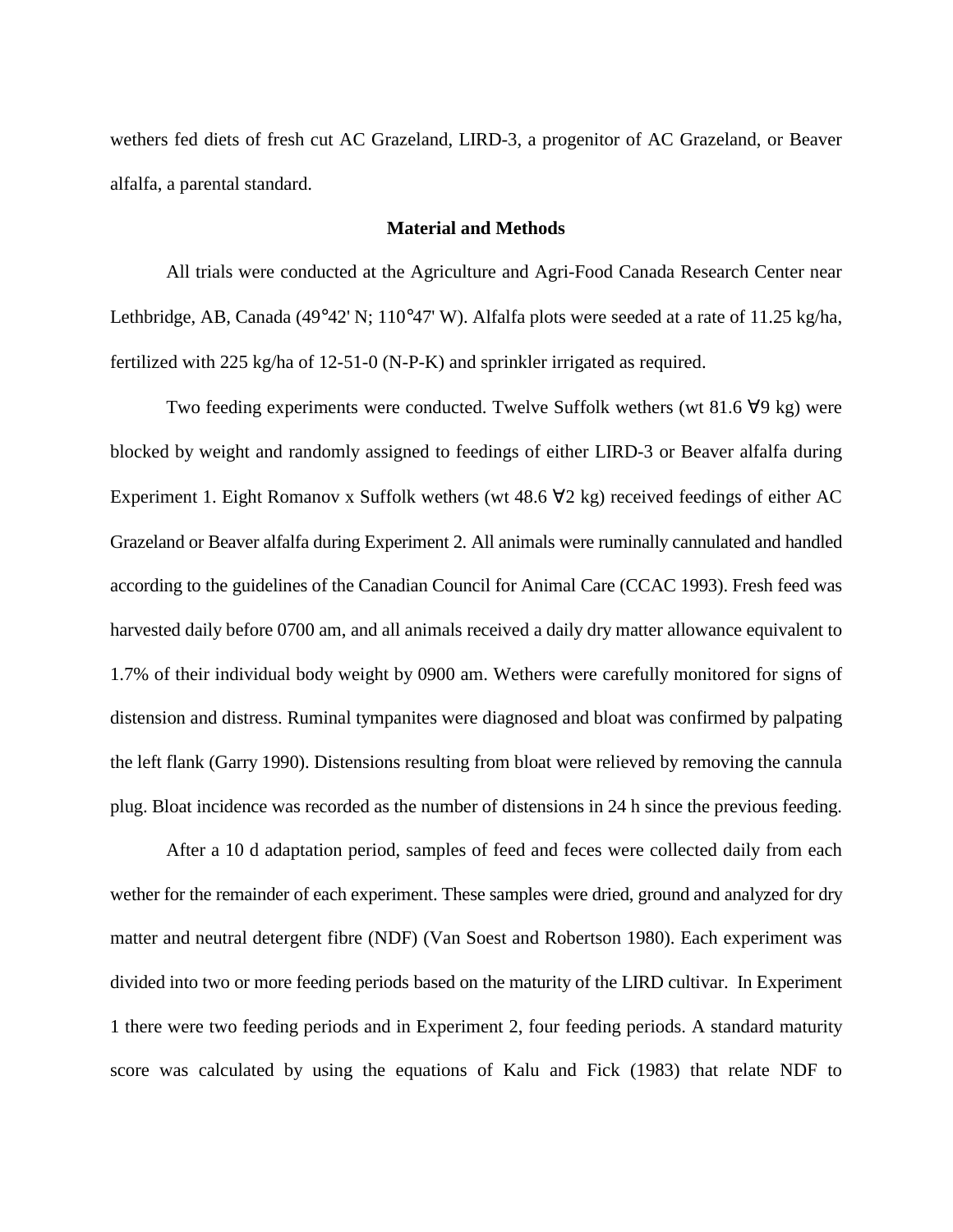morphological stage of development in alfalfa. The frequency of bloats occurring on each cultivar was evaluated against a Poisson distribution of random events (Sokal and Rohlf 1995) to compare differences in the pattern of bloat between cultivars.

#### **Results and Discussion**

During feeding Period 1 in Experiment 1, LIRD-3 was at an early bud stage of development while Beaver was at the late bud stage. During Period 2 the two cultivars were in similar (P>.05) late bud stages of development. During Experiment 2, maturity of both cultivars increased from the early vegetative stage in Period 1 to the late vegetative stage in Period 4 but did not differ between cultivars (P>.05) within each feeding period. The cultivars in Experiment 2 were not as mature as those in Experiment 1.

When both cultivars were in the same stage of development, the amount of cell wall (NDF) was also similar (P>.05) (Table 1). The only difference supported the original hypothesis, the more mature cultivar had the greater NDF. Digestibility of the cell wall did not differ (P>.05) within Experiment 1, except overall between the cultivars and the LIRD cultivar had a reduced digestibility. Cell wall digestibility declined during Experiment 2 from Period 1 to Period 4 as the two cultivars matured. AC Grazeland cell wall was more digestible at the early vegetative stages of development encountered in Experiment 2. No bloats were recorded during Experiment 1. However, wethers bloated 23 times during Experiment 2. The number of bloats between animals fed each cultivar did not differ (P>.05) (12 bloats on AC Grazeland, 11 on Beaver) but the distribution of bloats was considerably more frequent (P#.05) in Period 1 (12 bloats) than in Period 2 (5 bloats), Period 3 (2 bloats) or Period 4 (4 bloats). The frequency distribution of bloats was not random (Table 2). Overall incidents of one bloat per day occurred less frequently than expected, while incidents of 2 or more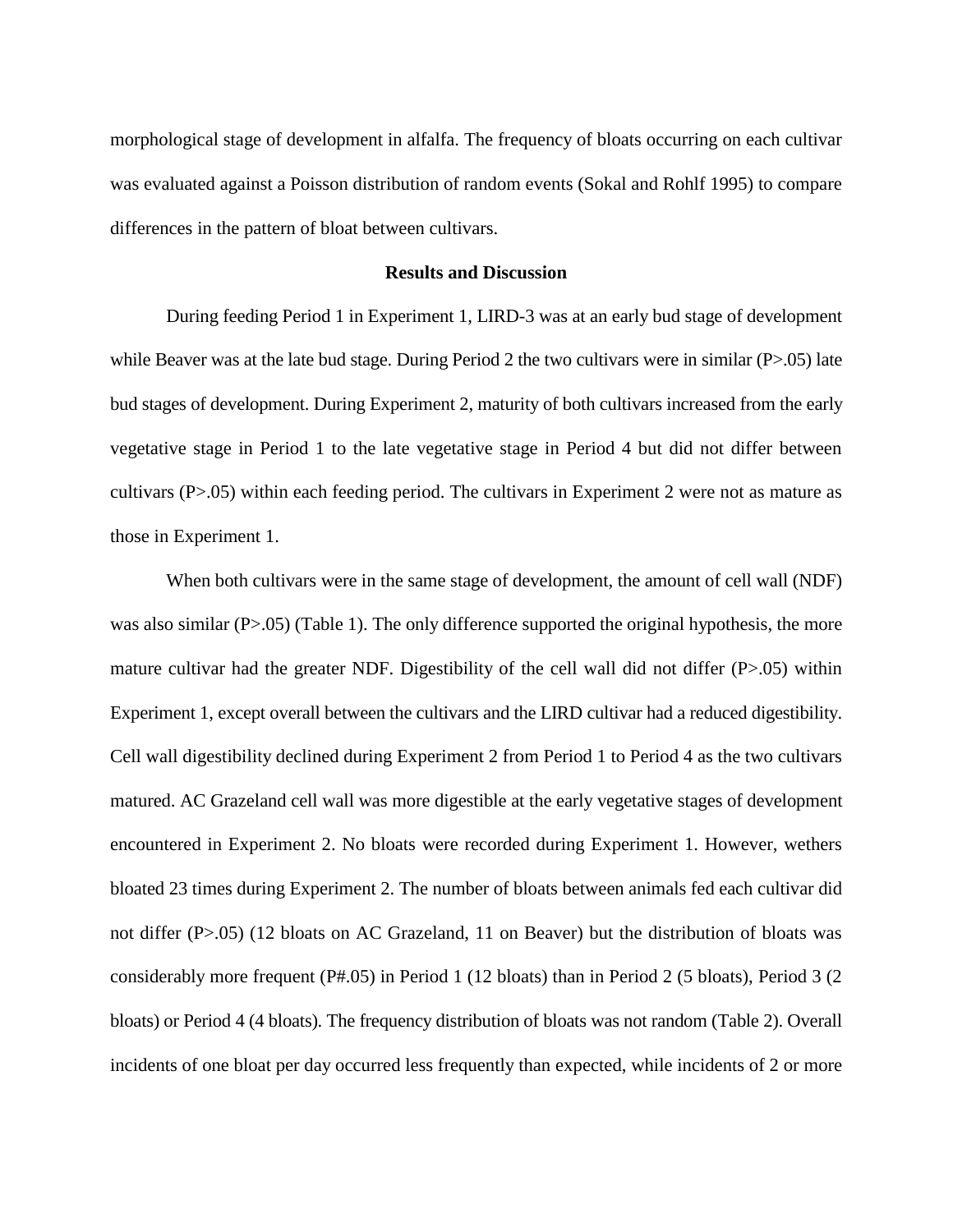bloats per day occurred with greater frequency. The frequency of bloat in animals fed the standard cultivar, Beaver, was clustered. In other words, if one animal bloated there was a greater than expected probability that other animals would bloat at the same time. Bloat frequency in the AC Grazeland fed animals was randomly distributed.

The cell rupture hypothesis as a causal theory of bloat is supported by these results. Increasing amounts of cell wall and declining cell wall digestibility, associated with maturity of the feed, were accompanied by a drop in bloat incidents. The results suggest that barriers to microbial degradation help to maintain a stable digestive environment.

#### **References**

**Buxton, D.R. and Casler M.D.** (1993). Environmental and genetic effects on cell wall composition and digestibility. Pages 685-714 *in* Jung, H. G., Buxton, D. R., Hatfield, R. D. and Ralph, J. (eds). Forage cell wall structure and digestibility. Amer. Soc. Agron. Madison, WI.

**CCAC.** (1993). Guide to the care and use of experimental animals. Can. Council on Animal Care. Ottawa ON.

**Garry, F.** (1990). Managing bloat in cattle. Vet. Med. June, 643-650.

**Goplen, B.P., Howarth R.E. and Lees G.L.** (1993). Selection of an alfalfa for a lower initial rate of digestion and corresponding changes in epidermal and mesophyll cell wall thickness. Can. J. Plant Sci. **73**: 111-122.

**Howarth, R. E., Goplen B.P., Brandt S.A. and Cheng K.J.** (1982). Disruption of leaf tissues by rumen microorganisms: an approach to breeding bloat-safe forage legumes. Crop Sci. 22: 564-568. **Kalu, B.A. and Fick G.W.** (1983). Morphological stage of development as a predictor of alfalfa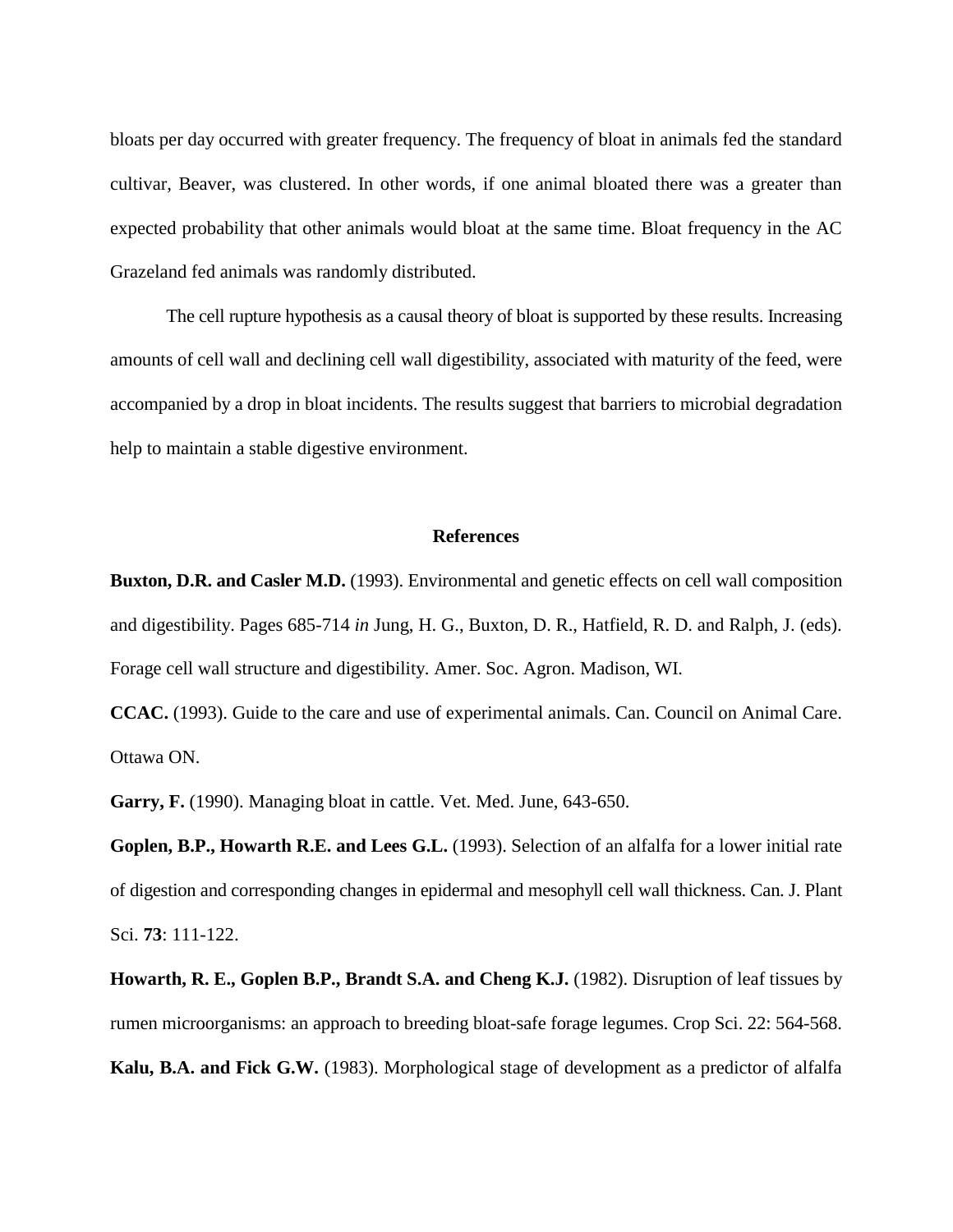herbage quality. Crop Sci. **23**: 1167-1172.

**Sokal, R.R. and Rohlf F.J.** (1995). Biometry. (3rd Ed.). 887 pp. W. H. Freeman & Co., New York. **Van Soest, P.J. and Robertson, J.B.** (1980). Systems of analysis for evaluating fibrous feeds. Pages 40-60 *in* Pidgen, W. J., Balch, C. C. and Graham, M. eds. Standardization of analytical methodology for fe ds. IDRC, Ottawa, ON.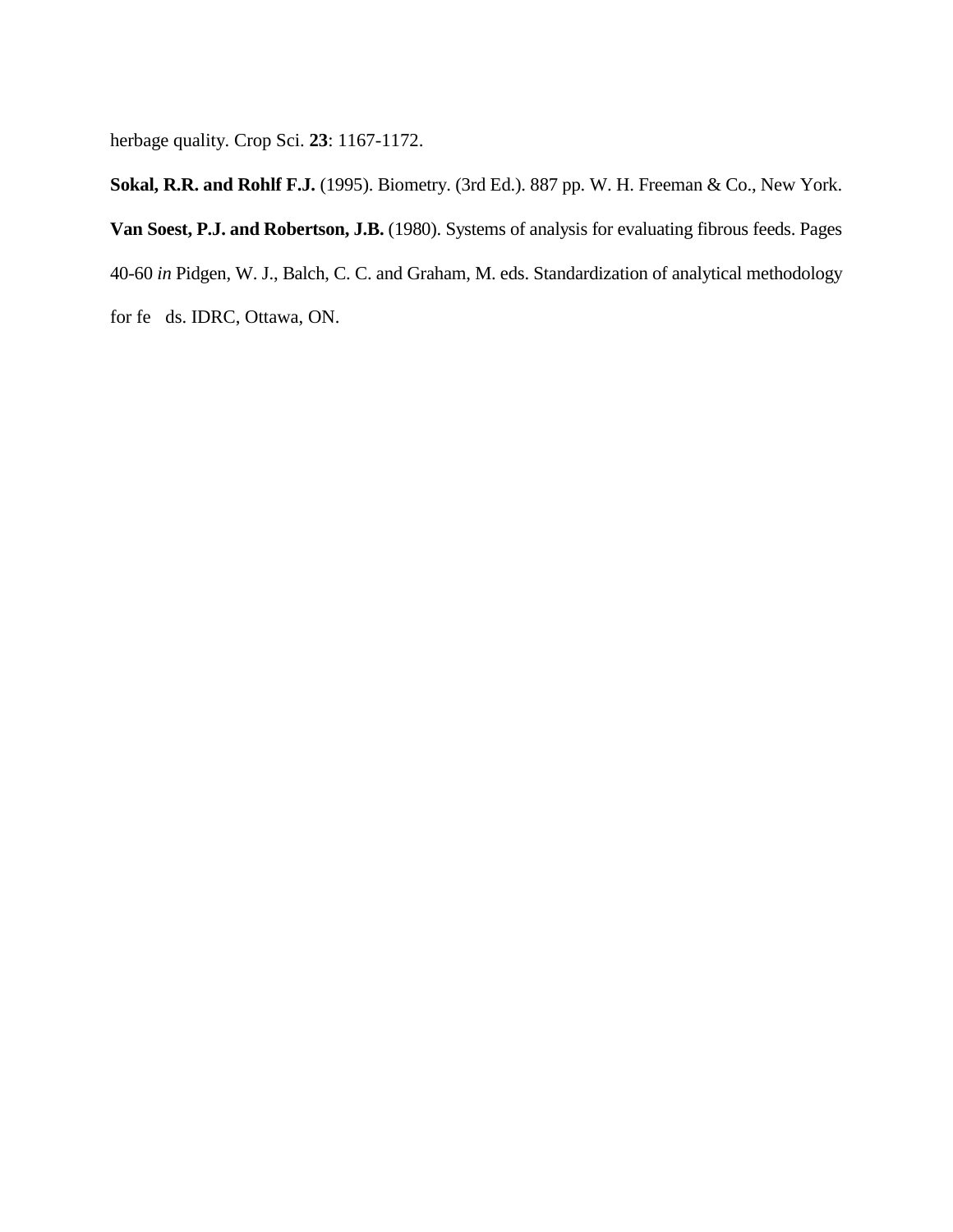|                     | Experiment 1             |                              |               | <b>Experiment 2</b> |            |                     |  |  |  |
|---------------------|--------------------------|------------------------------|---------------|---------------------|------------|---------------------|--|--|--|
|                     |                          | $\mbox{NDF}\%$ $^{\mbox{z}}$ |               |                     | NDF%       |                     |  |  |  |
| Feeding Period      | Maturity <sup>y</sup>    | Total                        | Digestibility | Maturity            | Total      | Digestibility       |  |  |  |
| Period $1^x$        |                          |                              |               |                     |            |                     |  |  |  |
| <b>LIRD</b> Alfalfa | 3.0 <sup>a</sup>         | $39.4^a$                     | 36.8          | 1.2                 | 29.3       | 53.6                |  |  |  |
| Beaver              | 4.1 <sup>b</sup>         | $43.6^{ab}$                  | 47.4          | 1.0                 | 27.8       | 45.6                |  |  |  |
| Period 2            |                          |                              |               |                     |            |                     |  |  |  |
| <b>LIRD</b> Alfalfa | 3.9                      | $42.8^{ab}$                  | 37.3          | 1.1                 | 28.5       | 50.4                |  |  |  |
| Beaver              | 4.3                      | $44.1^{b}$                   | 49.4          | 1.0                 | 28.2       | 48.5                |  |  |  |
| Period 3            |                          |                              |               |                     |            |                     |  |  |  |
| <b>LIRD</b> Alfalfa |                          |                              |               | 1.6                 | 32.1       | 46.2                |  |  |  |
| Beaver              |                          |                              |               | 1.7                 | 32.2       | 44.9                |  |  |  |
| Period 4            |                          |                              |               |                     |            |                     |  |  |  |
| <b>LIRD</b> Alfalfa |                          |                              |               | 1.7                 | 32.3       | 43.3                |  |  |  |
| Beaver              |                          |                              |               | 1.4                 | 30.8       | 39.0                |  |  |  |
|                     | <b>Between Periods</b>   |                              |               |                     |            |                     |  |  |  |
| Period 1            | $3.5^{\rm a}$            | $41.5^a$                     | 42.1          | 1.1                 | $28.6^a$   | $49.6^{\text{a}}$   |  |  |  |
| Period <sub>2</sub> | 4.1 <sup>b</sup>         | $43.5^{b}$                   | 43.3          | 1.0                 | $28.3^{a}$ | $49.4^{ab}$         |  |  |  |
| Period 3            |                          |                              |               | 1.6                 | $32.1^{b}$ | 45.5 <sup>abc</sup> |  |  |  |
| Period 4            |                          |                              |               | 1.5                 | $31.5^{b}$ | $41.1^\circ$        |  |  |  |
|                     | <b>Between Cultivars</b> |                              |               |                     |            |                     |  |  |  |
| <b>LIRD</b> Alfalfa | 3.4 <sup>a</sup>         | $41.1^a$                     | $37.1^a$      | 1.4                 | 30.5       | $48.4^{\rm a}$      |  |  |  |
| Beaver              | $4.2^b$                  | $43.9^{b}$                   | $48.4^{b}$    | 1.3                 | 29.8       | $44.5^{b}$          |  |  |  |

**Table 1 -** Amount and digestibility of cell wall (NDF) and maturity of two alfalfa cultivars, LIRDS-3 and AC Grazeland  $B<sup>r</sup>$  compared to a standard, Beaver when fed fresh cut to wethers during consecutive feeding periods

 $Z^z$  NDF= Neutral Detergent Fibre as a percentage of dry matter.

<sup>y</sup> Maturity index: Mean Stem Stage by Weight after Kalu and Fick (1983);

1.0= early vegetative, 2.0= late vegetative, 3.0= early bud, 4.0= late bud.

<sup>x</sup> LIRD alfalfa cultivar for Experiment 1= LIRD-3; Experiment 2 = AC Grazeland B<sup>r</sup>

<sup>a,b</sup> Means in the same column under the same heading, followed by the same letter or no letter are not different (P>0.05).